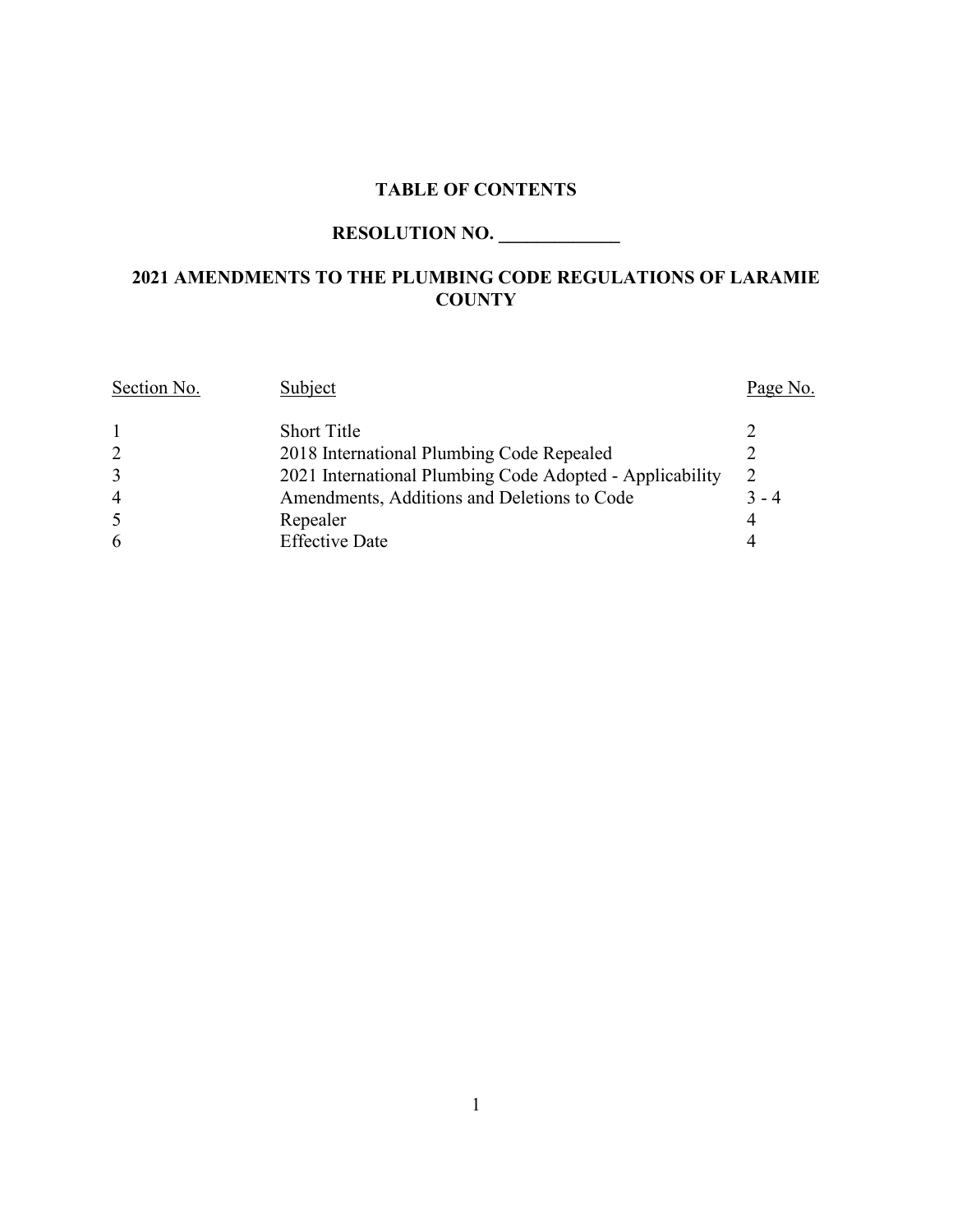#### **RESOLUTION NO. \_\_\_\_\_\_\_\_\_\_\_**

### **A RESOLUTION AMENDING THE PLUMBING CODE REGULATIONS OF LARAMIE COUNTY BY REPEALING THE 2018 EDITION OF THE INTERNATIONAL PLUMBING CODE AND REPLACING WITH THE 2021 EDITION OF THE INTERNATIONAL PLUMBING CODE WITH MODIFICATIONS.**

**WHEREAS,** Wyo. Stat. §§ 18-5-201 and 18-5-301 authorize Laramie County, in promoting the public health, safety, morals and general welfare of the county, to regulate the subdivision, use, location, design of land and buildings in unincorporated Laramie County; and

**WHEREAS**, Laramie County has been granted local enforcement authority by the Wyoming State Fire Marshall; and

**WHEREAS,** Wyo. Stat. § 35-9-121 authorizes Laramie County to adopt electrical, mechanical and building codes applicable in unincorporated Laramie County establishing minimum regulations governing the conditions and maintenance of all property, buildings and structures essential to ensure that property, buildings and structures are safe, sanitary and fit for occupation and use; and

**WHEREAS,** Wyo. Stat. § 35-9-121 the State Fire Marshal has delegated interpretation and enforcement as well as transfer of jurisdiction for same from the State of Wyoming for fire, building, existing building standards and electrical safety standards as well as sole plan review authority in accordance with Wyo. Stat. § 35-9-107(a)(iv) to Laramie County; and

**WHEREAS,** Wyo. Stat.  $\S$  35-9-121(a)(ii) requires counties where local enforcement has been granted to adopt new standards within six months of the adoption by the State of Wyoming; and

**WHEREAS**, the State of Wyoming adopted the 2021 edition of the International Building Codes, including the 2021 edition of the International Plumbing Code and the State adopted these new standards on July 1, 2021; and

**WHEREAS**, the Laramie County Board of County Commissioners find remaining a local enforcement authority is important to the health, safety and welfare to citizens of the County, and wish to continue to act as the local enforcement authority under State Statute; and

**WHEREAS,** the Laramie County Board of County Commissioners has complied with the requirements of Wyo. Stat. § 16-3-103(a) by providing an opportunity for public comment and a public hearing.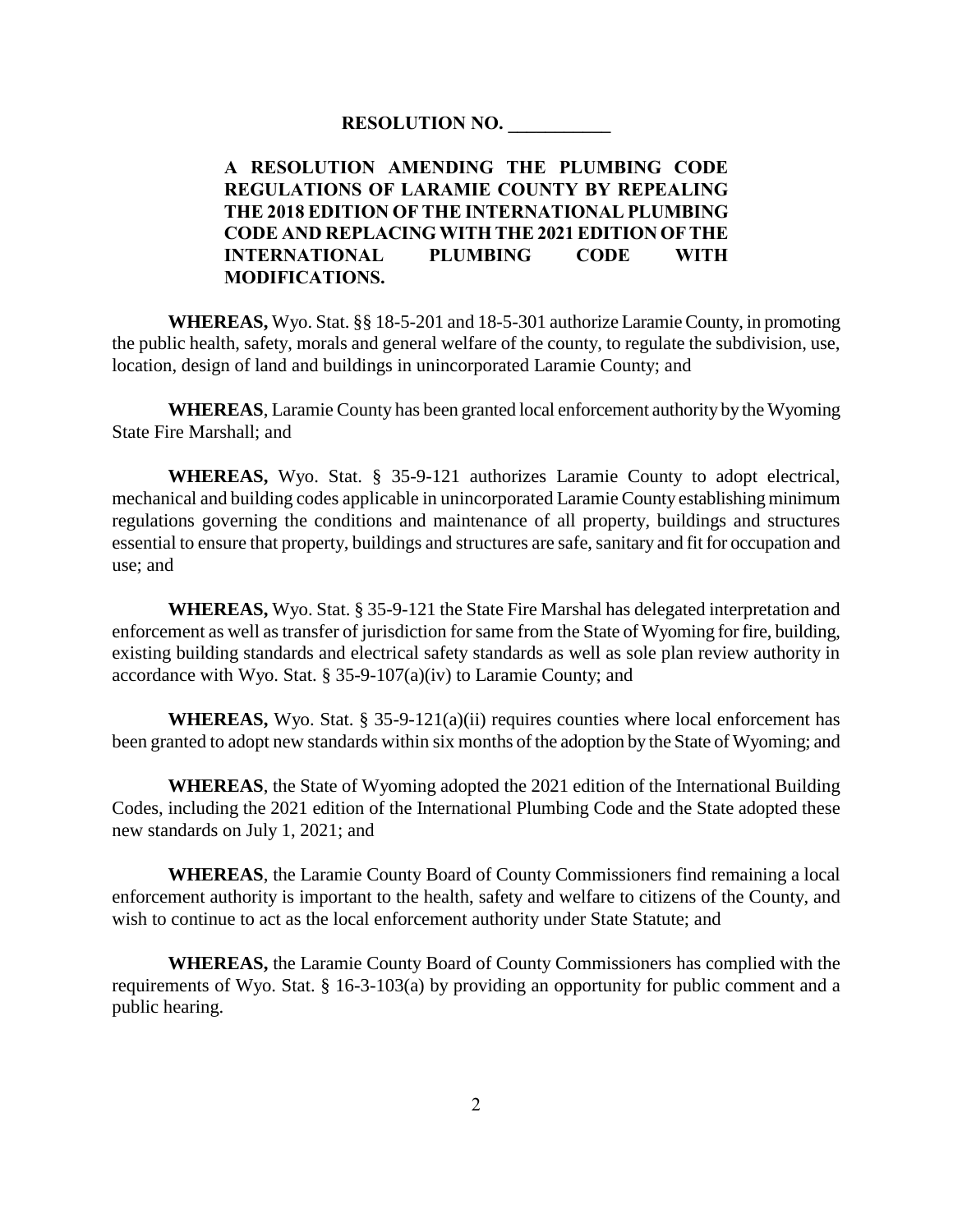### **NOW THEREFORE BE IT RESOLVED BY THE GOVERNING BODY OF LARAMIE COUNTY, WYOMING**, as follows:

Section 1. Short Title. The amendments adopted by this resolution shall be known as the "2021 Amendments to the Plumbing Code Regulations of Laramie County".

Section 2. 2018 Code Repealed. The 2018 Edition of the International Plumbing Code and amendments thereto, which were adopted and amended as the "Plumbing Code Regulations of Laramie County" are hereby repealed and replaced as follows.

Section 3. 2021 Edition of the International Plumbing Code Adopted. The Board of County Commissioners for Laramie County, Wyoming, for the purpose of prescribing regulations governing the erection, installation, alteration, repairs, relocation, replacement, addition to, use or maintenance of plumbing systems and permits and inspection thereof, adopts the International Plumbing Code, 2021 Edition, as published by the International Code Council, Inc., and including Appendices "B", "C", "D" and "E", save and except such portions as are herein deleted, added, modified, or amended. A copy of the code has been filed in the office of the County Clerk, and the same is hereby adopted

and incorporated as fully as if set out at length herein and from the date of adoption. These provisions shall be controlling within the unincorporated areas of the County.

Section 4. Amendments, Additions, and Deletions. The following sections of the International Plumbing Code, 2021 Edition, including Appendices "B", "C", "D" and "E which are adopted herein, and are modified and/or added to as follows:

A. **Section 101.1 Title** shall read as follows:

These provisions shall be known as the International Plumbing Code of Laramie County, and shall be cited as such and will be referred to herein as "this code."

B. **Section 103.1 Code Compliance Agency; Creation of Agency** shall read as follows:

The department of inspection for purposes of this code shall be the Laramie County Planning and Development Department. The code official in charge thereof shall be known as the chief building official.

- C. **Section 103.2 Appointment** is deleted in its entirety.
- D. **Section 109 Fees** shall read as follows: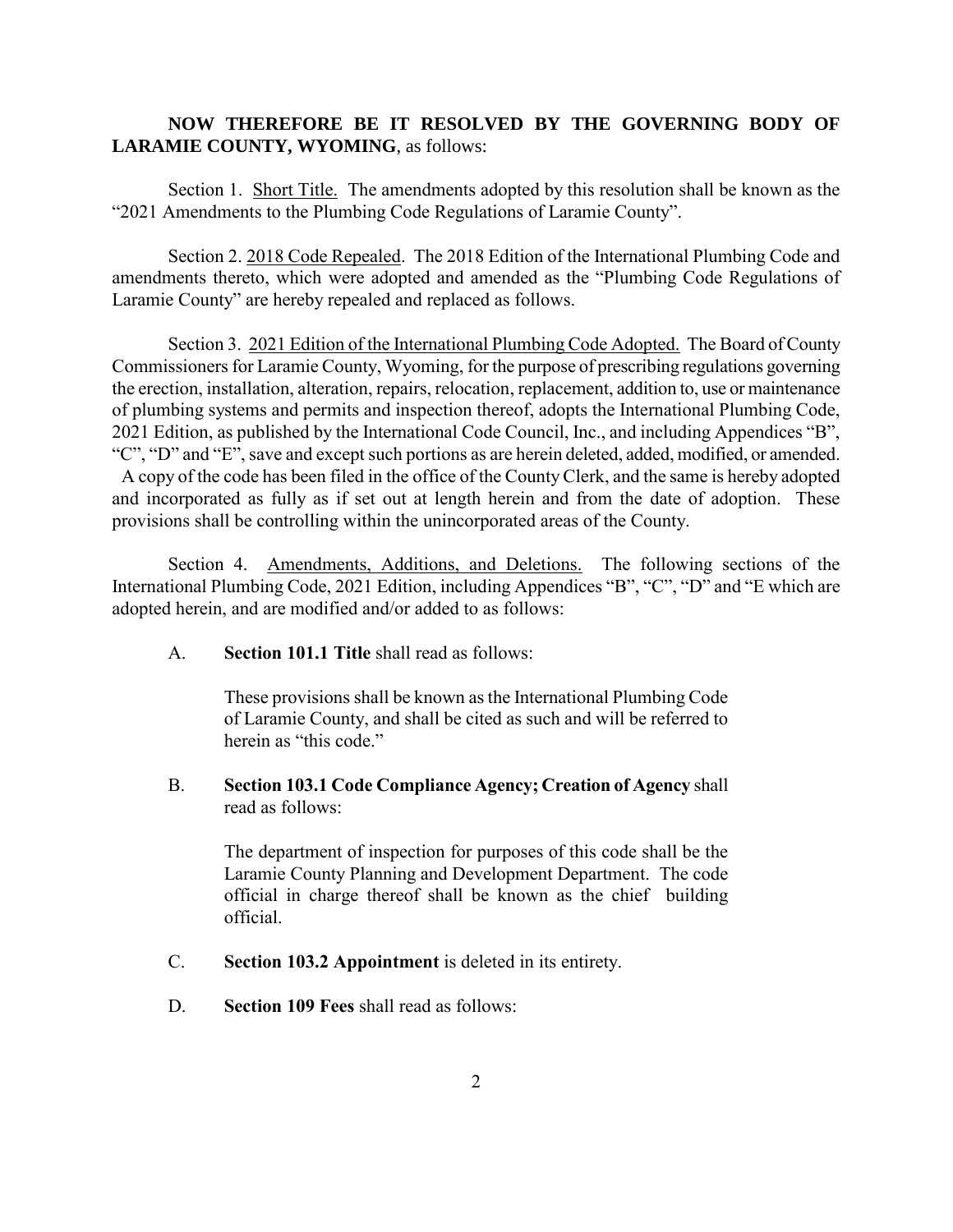The schedule of fees are those fees adopted and published by the Laramie County Board of County Commissioners each July 1.

E. **Section 109.5 Refunds** shall read as follows:

The building official may authorize refunding of any fee paid hereunder which was erroneously paid or collected. The building official may authorize refunding of not more than 80% of the permit fee paid when no work has been done under a permit issued in accordance with this code. The building official may authorize refunding of not more than 80% of the plan review fee paid when an application for a permit for which a plan review fee has been paid is withdrawn or canceled before any plan reviewing has been done. The building official shall not authorize refunding of any fee paid except on written application filed by the original permittee not later than 180 days after the date of fee payment.

#### F. **Section 115.4 Violation Penalties** shall read as follows:

Any person violating any provision of this Code shall be deemed guilty of a misdemeanor. Each and every day or portion thereof during which a violation of any provision of such Code is committed, continued or permitted shall constitute a separate offence. Upon conviction, such person may be punished by a fine of not more than Seven Hundred Fifty Dollars (\$750.00) for each offense. (Wyo. Stat. §§ 18-5-201 through 18-5-207) and/or pursuant to the penalty provisions of Wyo. Stat. § 35-9-130 (as amended).

#### G. **Section 113 Stop Work Orders** shall read as follows:

Upon notice from the code official that work is being performed contrary to the provisions of this code or in a dangerous or un safe matter, such work shall immediately cease. Such notice shall be in writing and shall be given to the owner of the property, the owner's authorized agent, or the person doing the work. The notice shall state the conditions under which work is authorized to resume. Where an emergency exists, the code official shall not be required to give a written notice prior to stopping the work. Any person violating a stop work order issued in accordance with these regulations shall be deemed guilty of a misdemeanor. Each and every day or portion thereof during which a violation of any provision of such regulations is committed, continued or permitted shall constitute a separate offense. Upon conviction, such person may be punished by a fine of not more than Seven Hundred and Fifty Dollars (\$750.00). (Wyo.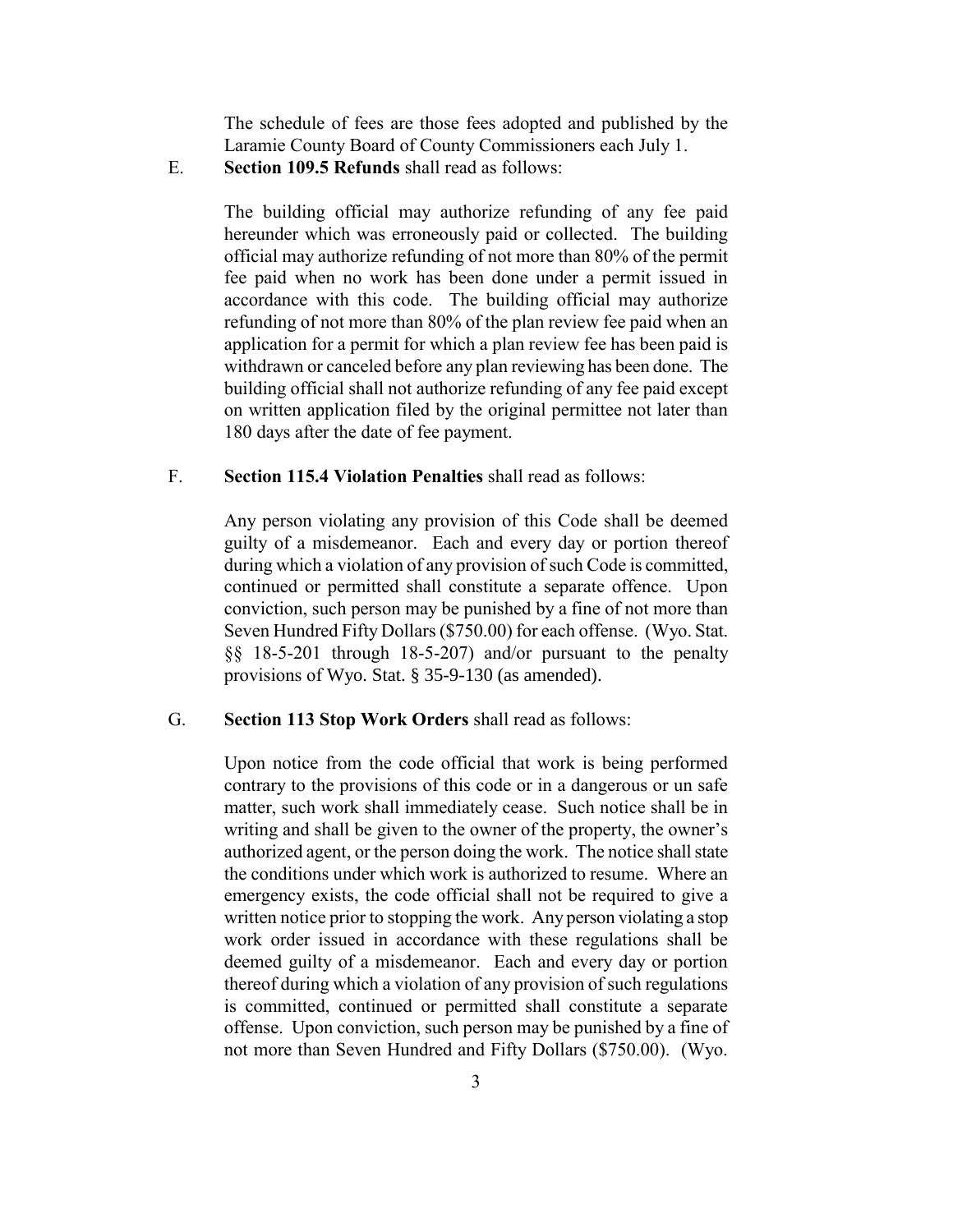Stat. §§ 18-5-201 through 18-5-207) and/or pursuant to the penalty provisions of Wyo. Stat. §§ 35-9-130 (as amended).

H. **Section 114 Means of Appeals** shall read as follows:

The Board of Appeals for purposes of these regulations shall be the board of appeals as established by the Laramie County Board of County Commissioners. The establishing resolution by Laramie County for the Board of Appeals shall govern the membership and procedures of the board. A final decision by the board of appeals shall be final for purposes of the Wyoming Administrative Procedures Act.

- I. **Section 305.4.1.** Insert 36 for [NUMBER] in both locations.
- J. **Chapter 16 Exceptions** is created to read as follows:

**Section 1601.** These Regulations shall not apply to any of the following:

- 1. Agricultural structures as defined by the 2021 International Building Code;
- 2. Mines and their appurtenant facilities, oil field operations, petroleum refineries and liquefied petroleum gas facilities;
- 3. Railway shops, railway buildings (except those used for public assembly, cafeterias, dormitories, etc), rolling stock and locomotive equipment;
- 4. Automotive equipment employed by a railway, gas, electric or communication utility in the exercise of its function as a public utility;

Section 5. Repealer. If any section, subsection, sentence, clause, or phrase of this resolution is, for any reason, held to be invalid, such decision shall not affect the validity of the remaining portions of this resolution.

Section 6. Effective Date. These 2021 Plumbing Code Regulations of Laramie County and amendments shall become effective on January 1, 2022.